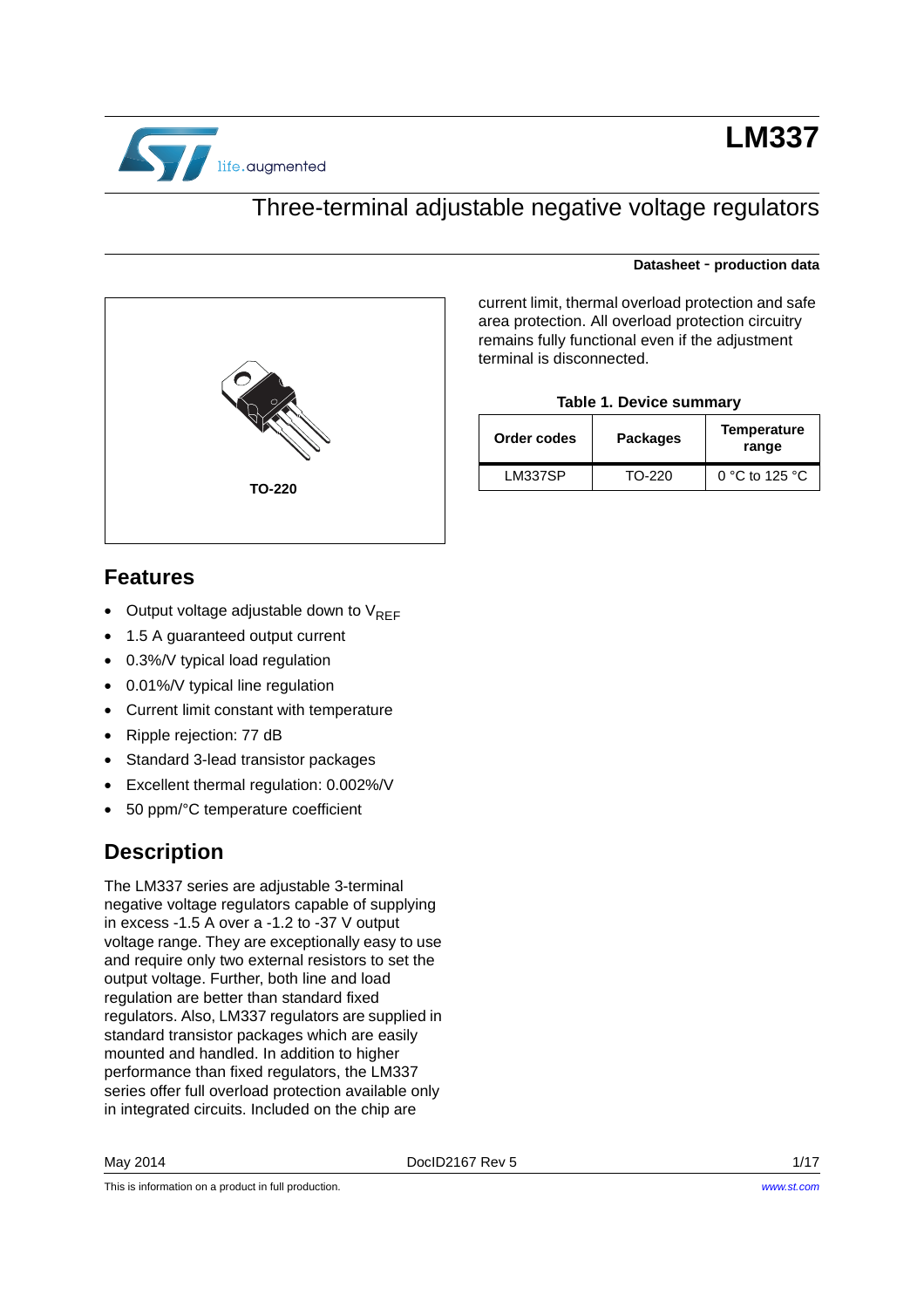# **Contents**

| $\mathbf{1}$            |  |
|-------------------------|--|
| $\overline{2}$          |  |
| $\overline{3}$          |  |
| $\overline{\mathbf{4}}$ |  |
| 5                       |  |
| $6\phantom{1}6$         |  |
| $\overline{7}$          |  |
| 8                       |  |
| 9                       |  |

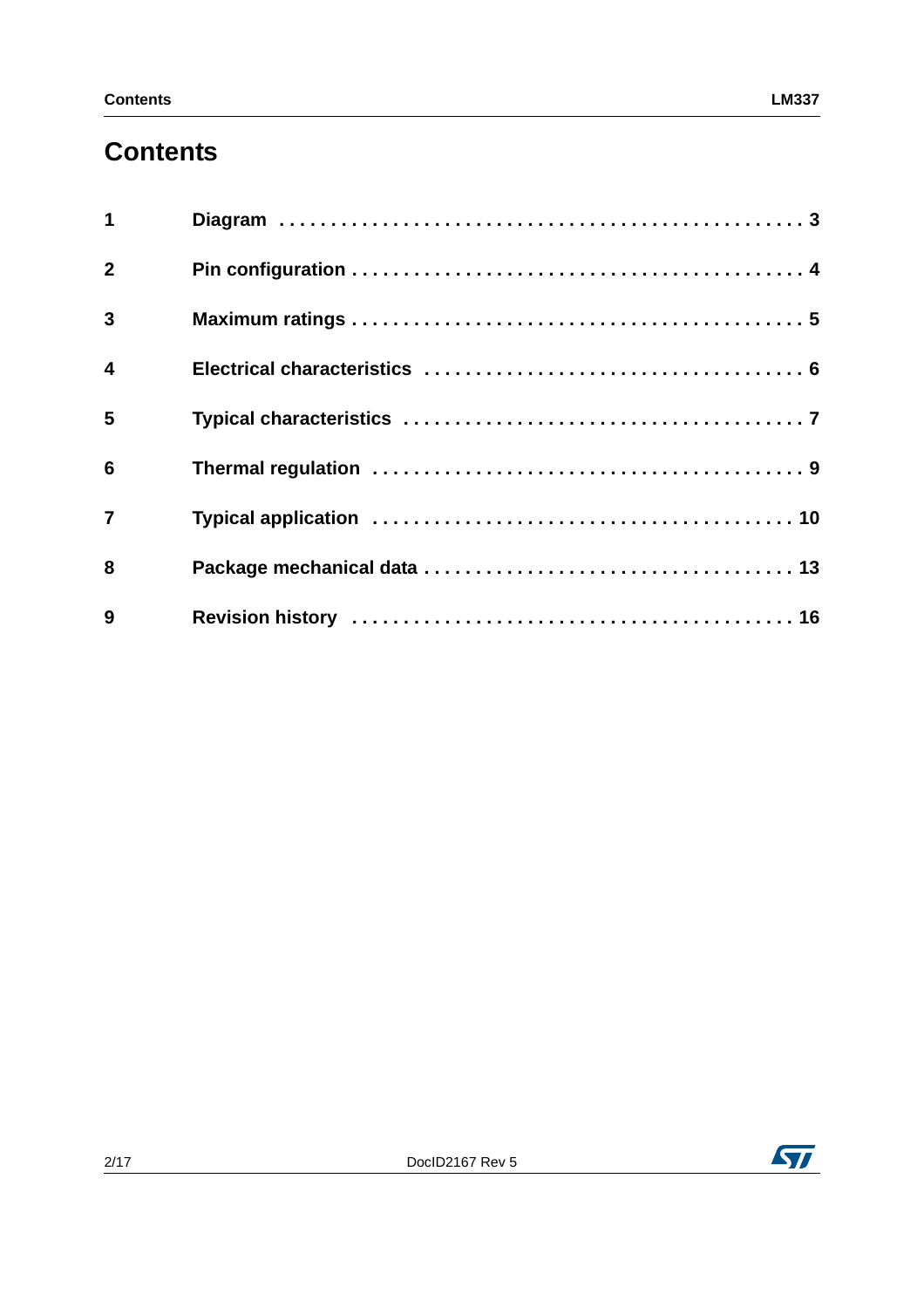# <span id="page-2-0"></span>**1 Diagram**

<span id="page-2-1"></span>

**Figure 1. Schematic diagram**

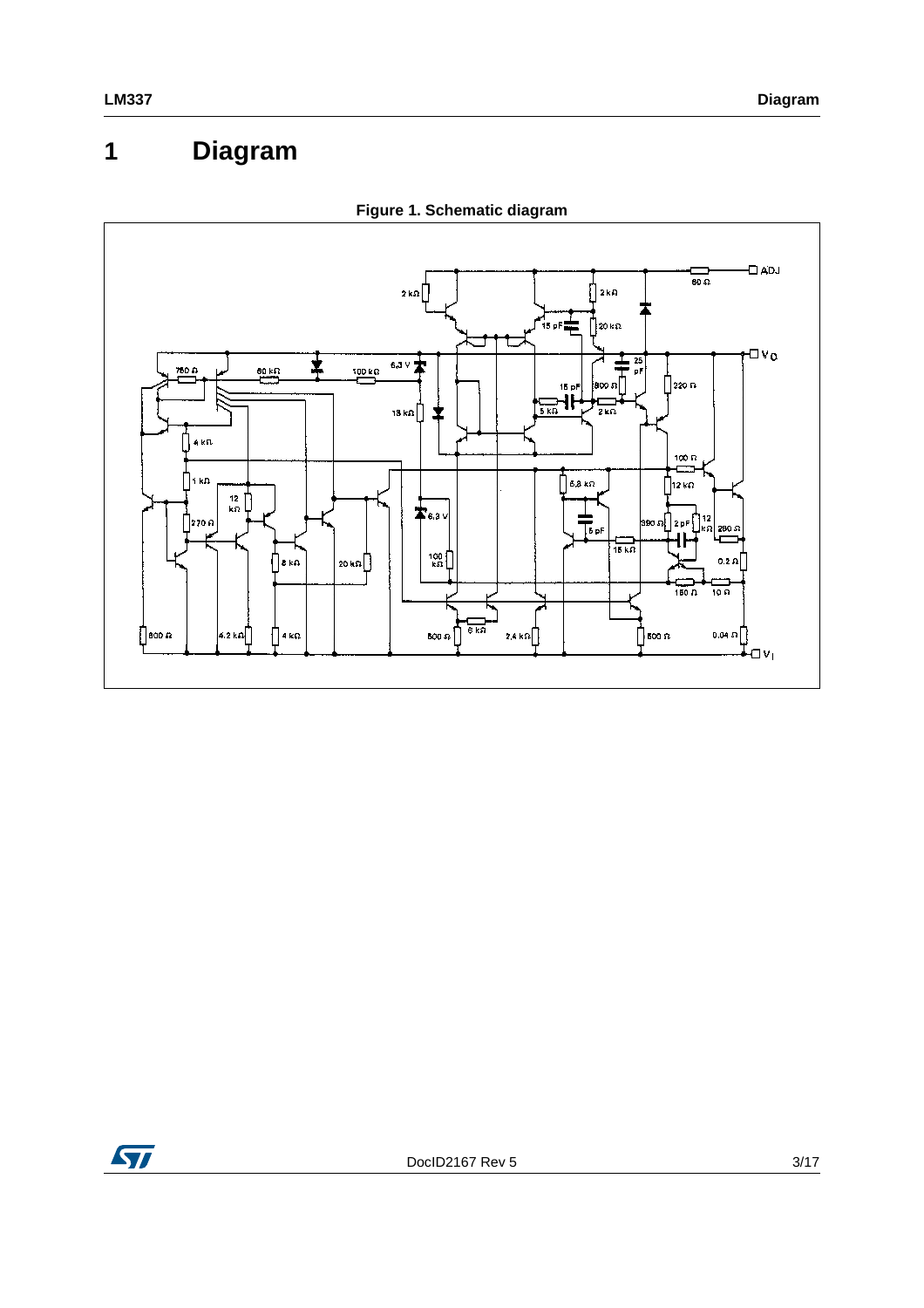# <span id="page-3-0"></span>**2 Pin configuration**

<span id="page-3-1"></span>

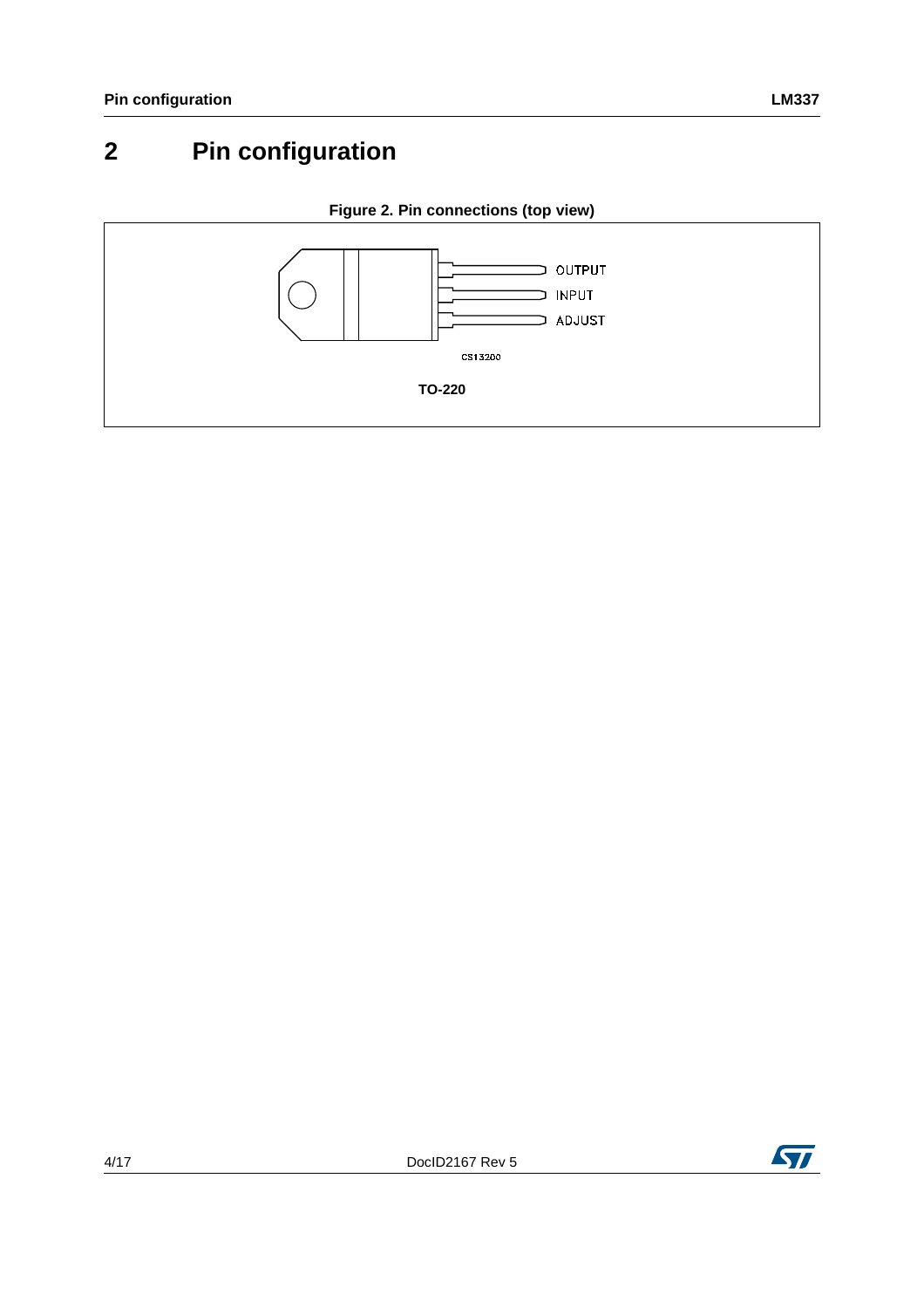# <span id="page-4-0"></span>**3 Maximum ratings**

|  |  | Table 2. Absolute maximum ratings |  |
|--|--|-----------------------------------|--|
|--|--|-----------------------------------|--|

| Symbol                      | <b>Parameter</b>                     | Value              | Unit |
|-----------------------------|--------------------------------------|--------------------|------|
| $V_1 - V_{\Omega}$          | Input output voltage differential    | 40                 |      |
| ΙO                          | Output current                       | 1.5                | A    |
| $P_D$                       | Power dissipation                    | Internally limited |      |
| $\mathsf{r}_{\texttt{STG}}$ | Storage temperature range            | $-65$ to 150       | °C   |
| $\mathsf{T}_{\mathsf{OP}}$  | Operating junction temperature range | 0 to 125           | °C   |

*Note: Absolute maximum ratings are those values beyond which damage to the device may occur. Functional operation under these condition is not implied.*

|  |  |  | Table 3. Thermal data |  |
|--|--|--|-----------------------|--|
|--|--|--|-----------------------|--|

| Symbol                       | <b>Parameter</b>                         | TO-220 | Unit |
|------------------------------|------------------------------------------|--------|------|
| $\mathsf{R}_{\mathsf{thJC}}$ | Thermal resistance junction-case max.    |        | °C/W |
| $R_{thJA}$                   | Thermal resistance junction-ambient max. | 70     | °C/W |

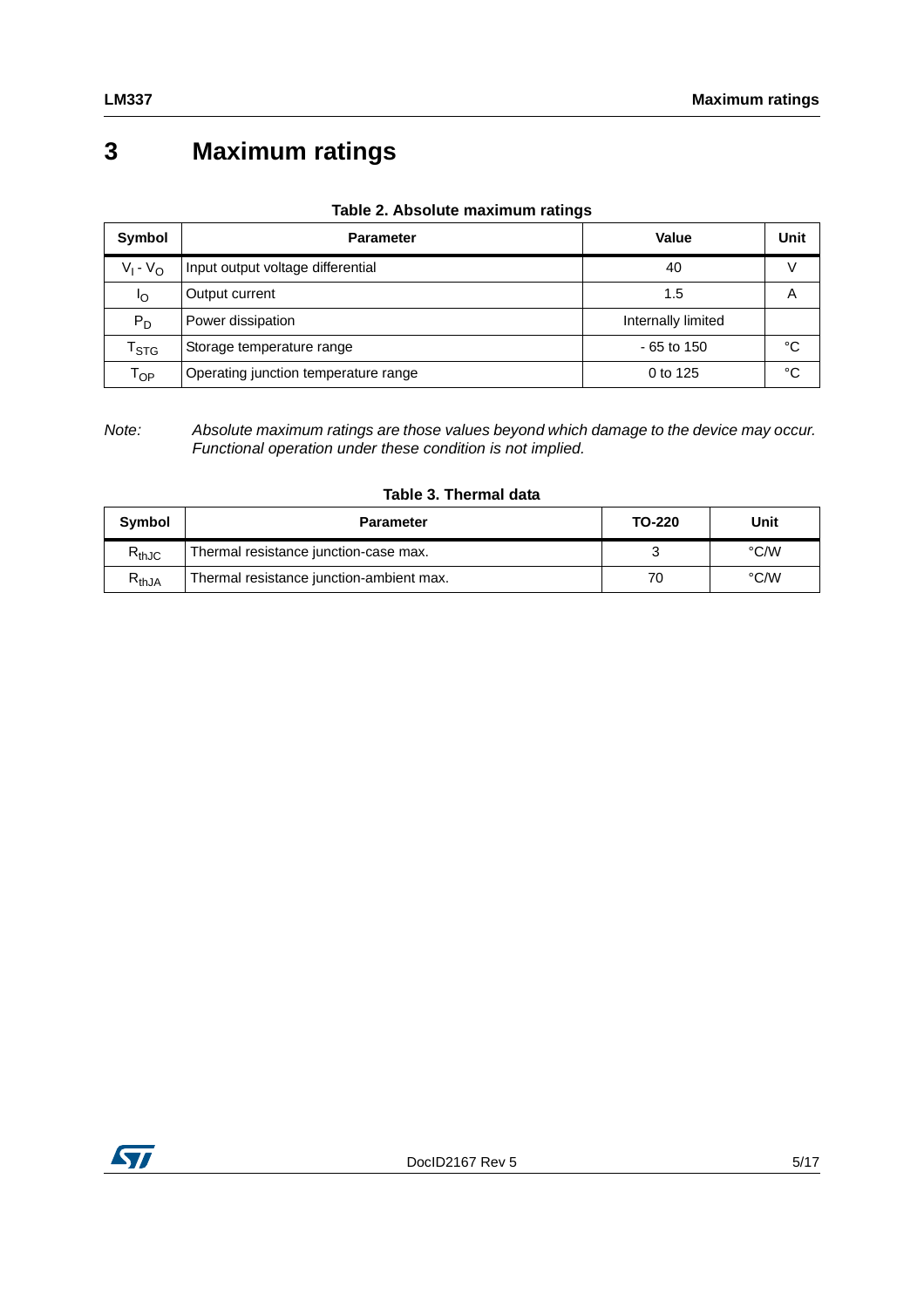# <span id="page-5-0"></span>**4 Electrical characteristics**

 $T_J$  = 0 to 150 °C V<sub>I</sub> - V<sub>O</sub> = 5 V, I<sub>O</sub> = 0.5 A unless otherwise specified.

| <b>Symbol</b>    | <b>Parameter</b>                                                             | <b>Test conditions</b>                                                                                                                                                         |                              | Min.     | Typ.           | Max.     | <b>Unit</b> |
|------------------|------------------------------------------------------------------------------|--------------------------------------------------------------------------------------------------------------------------------------------------------------------------------|------------------------------|----------|----------------|----------|-------------|
|                  |                                                                              | $T_a = 25^{\circ}C$<br>$ V_1 - V_{\Omega}  = 3$ to 40 V, T <sub>J</sub> = T <sub>min</sub> to T <sub>max</sub><br>$ I_O $ = 10mA to $ I_{O(max)} $ , P $\leq$ P <sub>max</sub> |                              | $-1.213$ | $-1.25$        | $-1.287$ |             |
| $V_{REF}$        | Reference voltage                                                            |                                                                                                                                                                                |                              | $-1.2$   | $-1.25$        | $-1.3$   | $\vee$      |
|                  |                                                                              | $T_a = 25^{\circ}C$                                                                                                                                                            | $I_{\odot} = 0.1 A$          |          | 0.01           | 0.04     |             |
|                  | Line regulation (1)<br>$K_{VI}$                                              | $ V_1 - V_0  = 3$ to 40 V                                                                                                                                                      | $I_{\Omega} = 20 \text{ mA}$ |          | 0.01           | 0.04     | %/V         |
|                  | Load regulation (1)                                                          | $T_a = 25^{\circ}C$                                                                                                                                                            | $ V_O  \leq 5 V$             |          | 15             | 50       | mV          |
| $K_{VO}$         |                                                                              | $\overline{I _{\text{O}}}$ = 10mA to $\overline{I _{\text{O(max)}}}$                                                                                                           | $ V_O  \geq 5 V$             |          | 0.3            | 1        | $\%$        |
|                  | Thermal regulation                                                           | $T_a = 25^{\circ}$ C, pulse 10 ms                                                                                                                                              |                              |          | 0.003          | 0.04     | % /W        |
| $I_{ADJ}$        | Adjustment pin current                                                       |                                                                                                                                                                                |                              |          | 65             | 100      | μA          |
| $\Delta I_{ADJ}$ | Adjustment pin current<br>change                                             | $T_a = 25^{\circ}C$ , $ I_O  = 10$ mA to $ I_{O(max)} $<br>$ V_1 - V_0  = 3$ to 40 V                                                                                           |                              |          | $\overline{c}$ | 5        | μA          |
| $K_{VI}$         | Line regulation (1)                                                          | $ V_1 - V_0  = 3$ to 40 V                                                                                                                                                      |                              |          | 0.02           | 0.07     | $%$ /V      |
|                  | Load regulation (1)<br>$K_{VO}$                                              | $ V_{\text{O}}  \leq 5$ V<br>$ I_O $ = 10mA to $ I_{O(max)} $<br>$ V_O  \geq 5$ V                                                                                              |                              |          | 20             | 70       | mV          |
|                  |                                                                              |                                                                                                                                                                                |                              | 0.3      | 1.5            | %        |             |
|                  |                                                                              | $ V_1 - V_0  \le 40 V$                                                                                                                                                         |                              |          | 2.5            | 10       |             |
| $ I_{O(min)} $   | Minimum load current                                                         | $ V_1 - V_0  \le 10 V$                                                                                                                                                         |                              |          | 1.5            | 6        | mA          |
|                  |                                                                              | $ V_1 - V_0  \le 15 V$                                                                                                                                                         |                              | 1.5      | 2.2            |          |             |
| $I_{OS}$         | Short circuit output current<br>$ V_1 - V_0  = 40 V$ , T <sub>1</sub> =2 5°C |                                                                                                                                                                                |                              | 0.15     | 0.4            |          | Α           |
| V <sub>NO</sub>  | RMS output noise<br>$(\% \text{ of } V_{\Omega})$                            | $T_a = 25^{\circ}$ C, f = 10 Hz to 10 kHz                                                                                                                                      |                              |          | 0.003          |          | $\%$        |
|                  | Ripple rejection ratio<br>$R_{VF}$                                           | $V_O$ = -10 V, f = 120 Hz                                                                                                                                                      |                              |          | 60             |          |             |
|                  |                                                                              | $C_{ADJ}$ = 10 µF                                                                                                                                                              |                              | 66       | 77             |          | dB          |
| $K_{\text{VT}}$  | Temperature stability                                                        |                                                                                                                                                                                |                              |          | 0.6            |          | $\%$        |
| $K_{VH}$         | Long term stability                                                          | $T_a = 125$ °C, 1000 H                                                                                                                                                         |                              |          | 0.3            | 1        | $\%$        |

| <b>Table 4. Electrical characteristics</b> |  |
|--------------------------------------------|--|
|--------------------------------------------|--|

1. Regulation is measured at constant junction temperature, using pulse testing with a low duty cycle. Changes in output voltage due to heating effects are covered under the specification for thermal regulation.

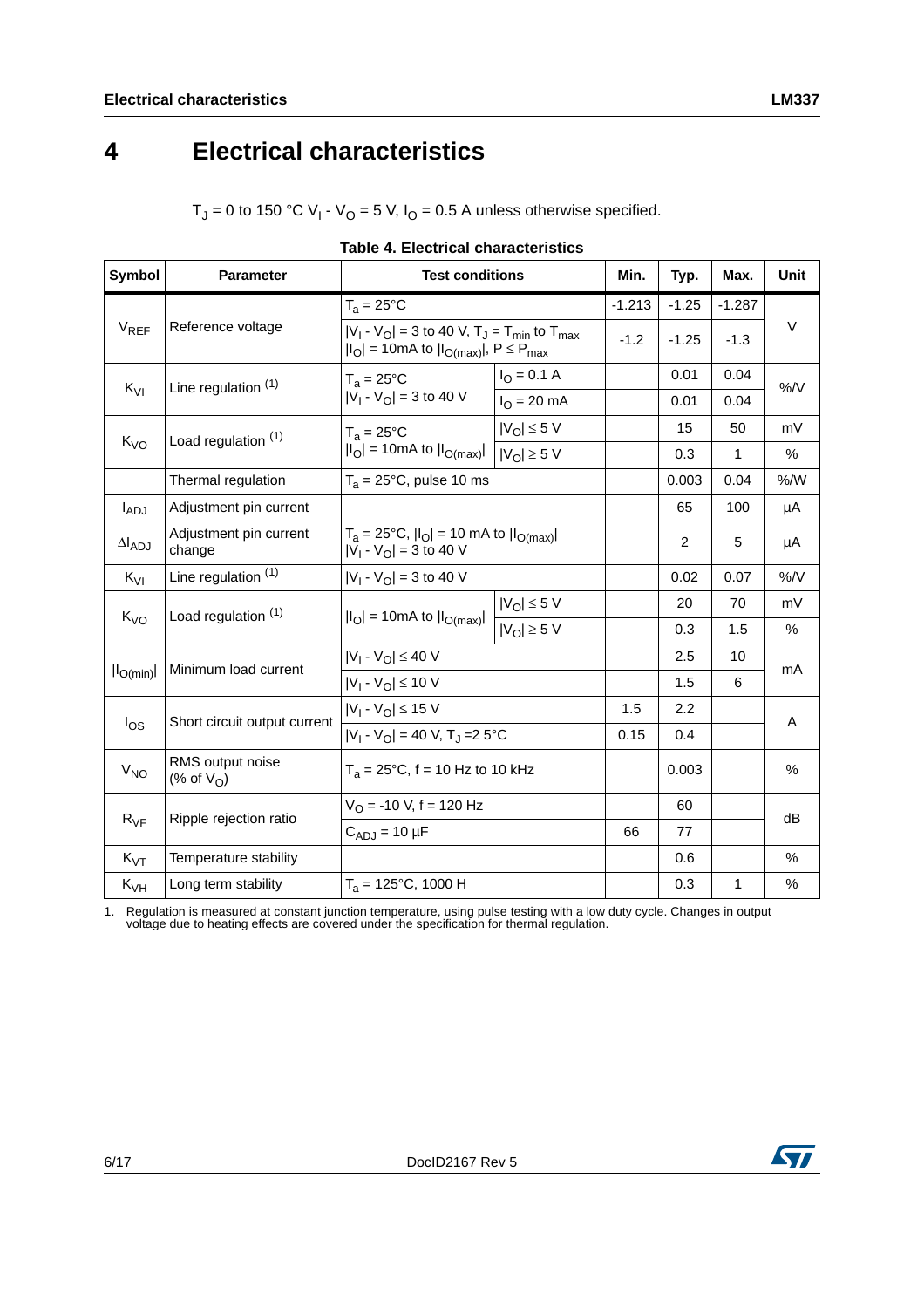### <span id="page-6-0"></span>**5 Typical characteristics**

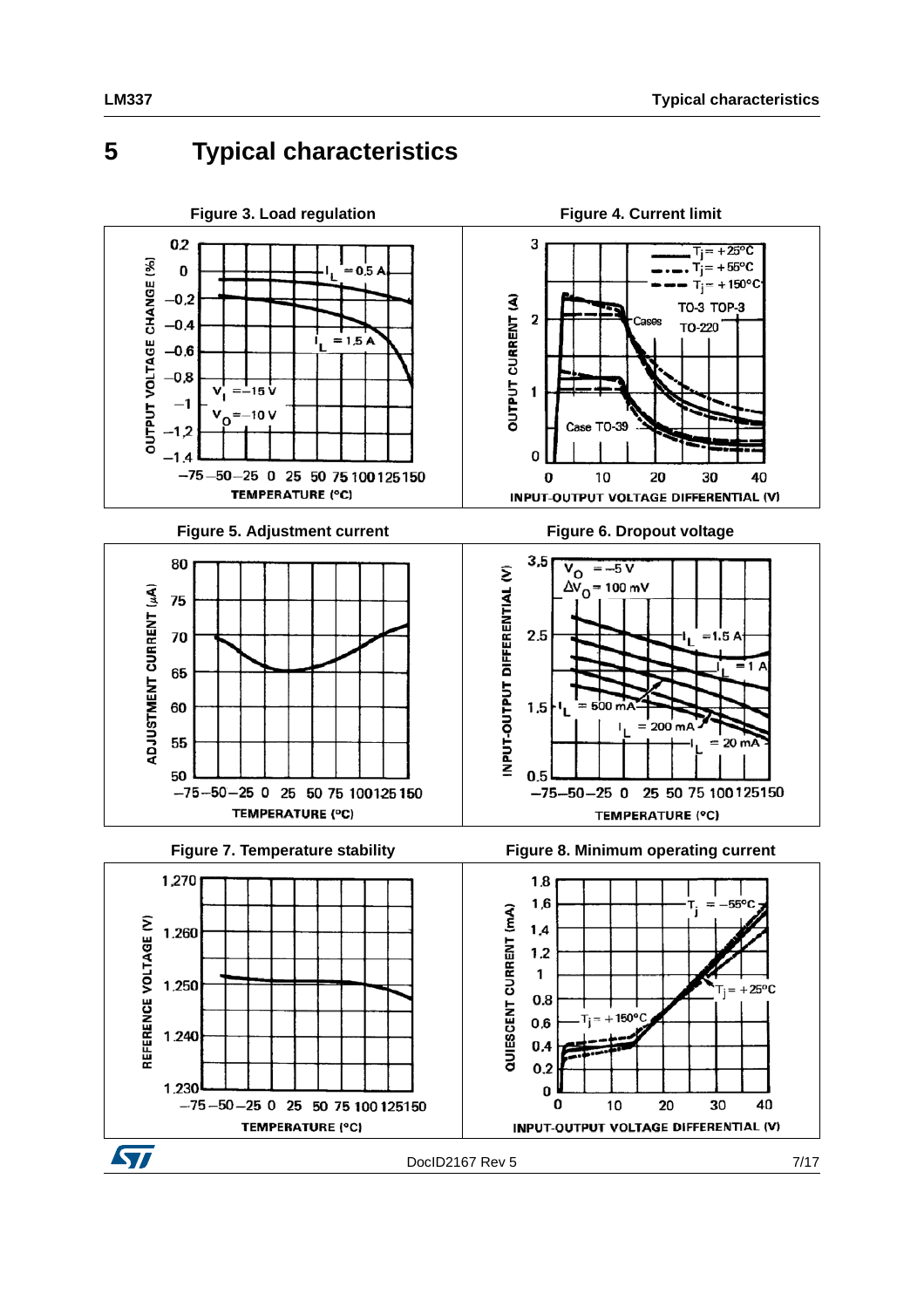

**Figure 11. Ripple rejection vs. output current Figure 12. Output impedance** 





**FREQUENCY (Hz)** 

 $10k$ 

 $1<sub>k</sub>$ 



**Figure 13. Line transient response Figure 14. Load transient response**



**Figure 9. Ripple rejection vs. output voltage Figure 10. Ripple rejection vs. frequency**

 $= 0$  $c_{\text{adj}}$ 

 $=-15V$ 

 $= -10 V$ O

 $= 500 \text{ mA}$ 

100

 $+25^{\circ}$ C

 $C_{\text{adj}} = 10 \mu F$ 

100 k

1 M

100

80

60

40

20

v

Т 0

10

RIPPLE REJECTION (dB)

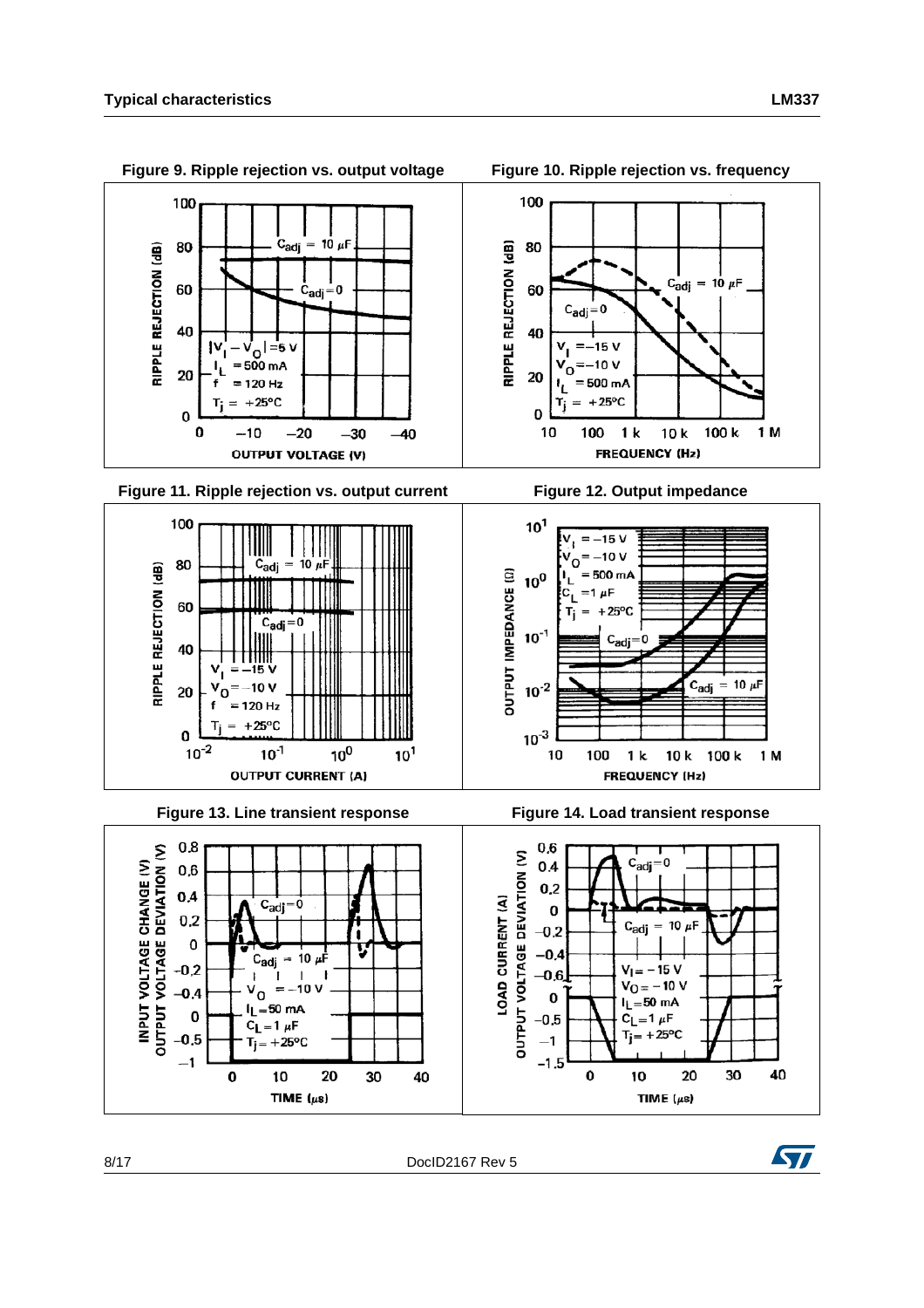### <span id="page-8-0"></span>**6 Thermal regulation**

When power is dissipated in an IC, a temperature gradient occurs across the IC chip affecting the individual IC circuit components. With an IC regulator, this gradient can be especially severe since power dissipation is large.

Thermal regulation is the effect of these temperature gradients on output voltage (in percentage output change) per watt of power change in a specified time. Thermal regulation error is independent of electrical regulation or temperature coefficient, and occurs within 5 ms to 50 ms after a change in power dissipation. Thermal regulation depends on IC layout as well as electrical design. The thermal regulation of a voltage regulator is defined as the percentage change of  $V_{\Omega}$ , per watt, within the first 10ms after a step of power, is applied.

In *[Figure 1](#page-2-1)*, a typical LM337's output drifts only 3 mV for 0.03% of  $V<sub>O</sub> = -10 V$ ) when a 10 W pulse is applied for 10 ms. This performance is thus well inside the specification limit of  $0.02\%/W \times 10 W = 0.2\%$  max. When the 10 W pulse is ended the thermal regulation again shows a 3 mV step as the LM337 chip cools off. Note that the load regulation error of about 8 mV (0.08%) is additional to the thermal regulation error.

In *[Figure 2](#page-3-1)*, when the 10 W pulse is applied for 100 ms, the output drifts only slightly beyond the drift in the first 10 ms and the thermal error stays well within 0.1% (10 mV).

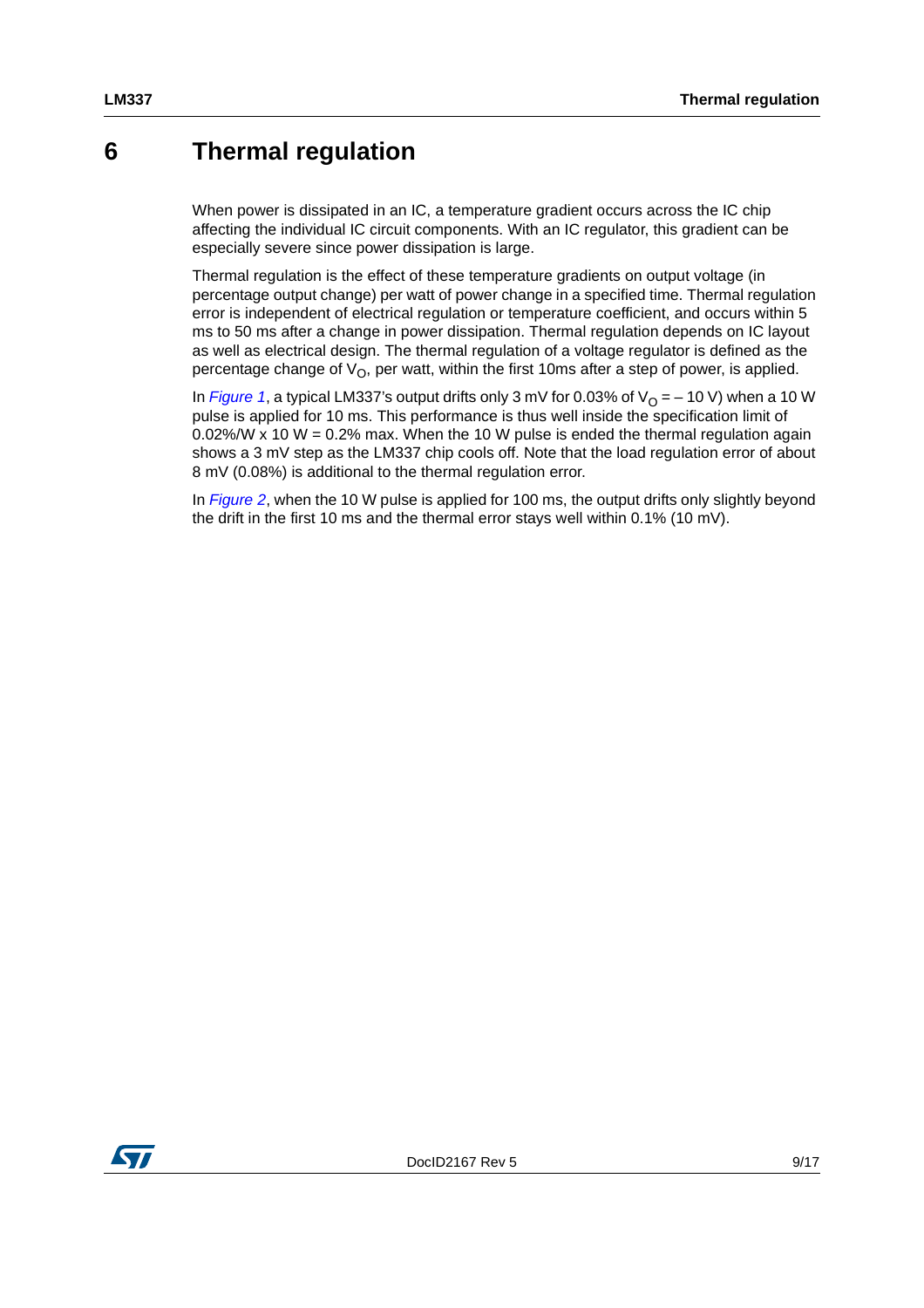# <span id="page-9-0"></span>**7 Typical application**



#### **Figure 15. Adjustable negative voltage regulator**

 $*$  C1 = 1 µF solid tantalum or 10 µF aluminium electrolytic required for stability.

\*\* C2 = 1 µF solid tantalum is required only if regulator is more than 10 cm from power supply filter capacitors



#### **Figure 16. Adjustable lab voltage regulator**

10/17 DocID2167 Rev 5

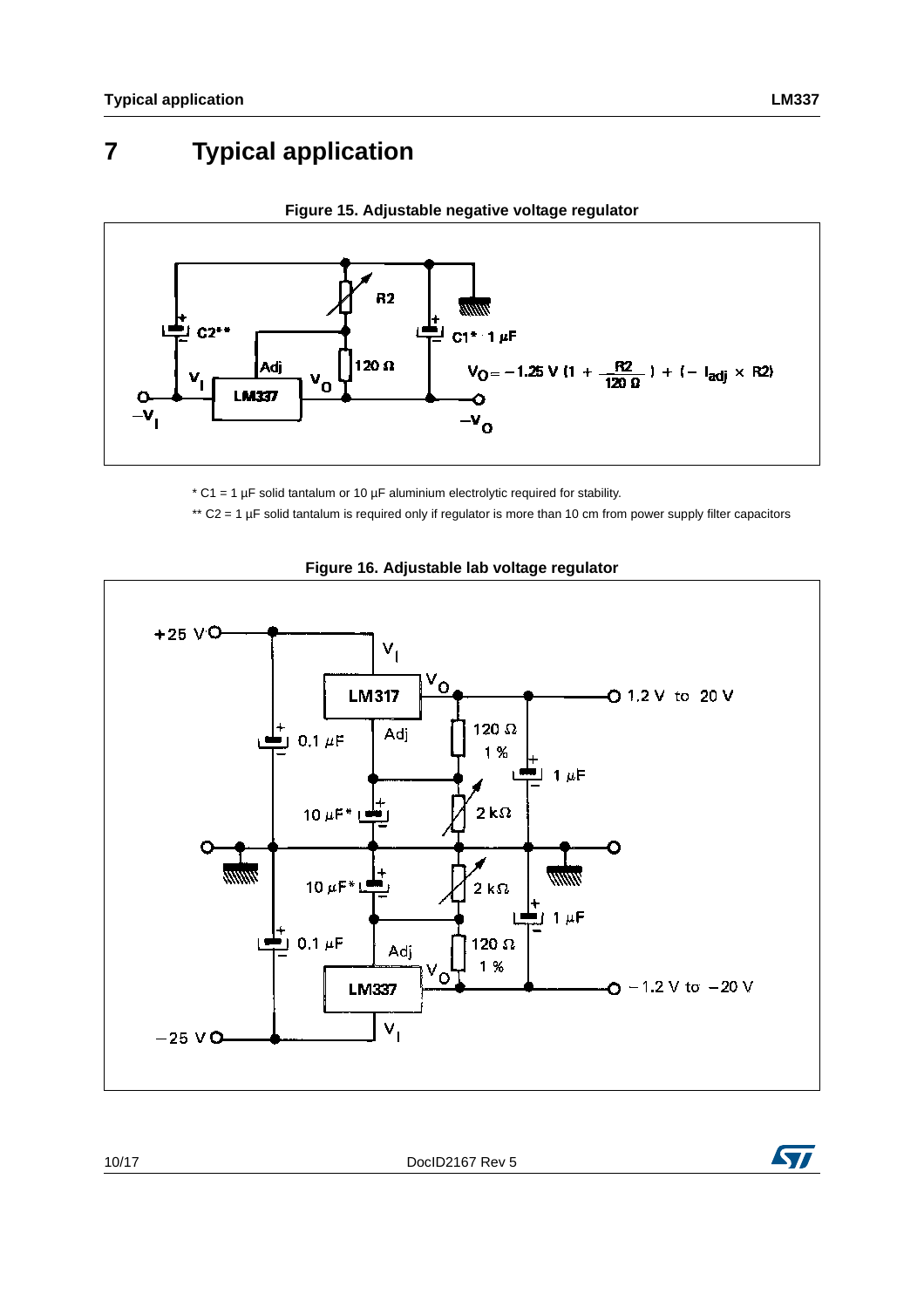\* The 10 µF capacitors are optimal to improve ripple rejection.



#### **Figure 18. Negative regulator with protection diodes**



- \* When CL is larger than 20 µF, D1 protects the LM337 in case the input supply is shorted.
- \*\* When C2 is larger than 10 µF and V<sub>O</sub> is larger than 25 V, D2 protects the LM337 in case the output is shorted.

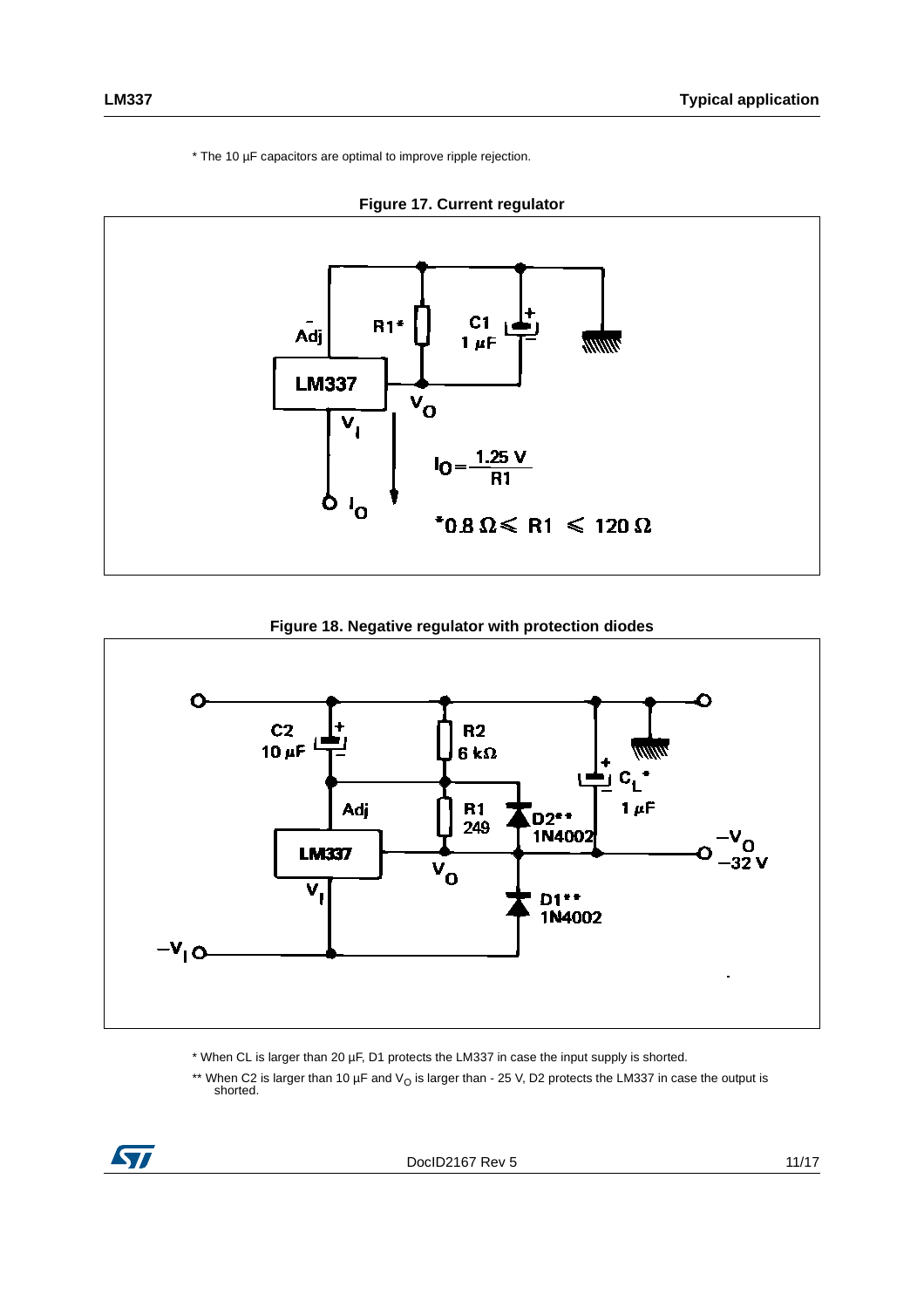

**Figure 19. - 5.2 V regulator with electronic shutdown (1)**

1. Minimum output =  $-1.3$  V when control input is low.

**Figure 20. Current regulator**



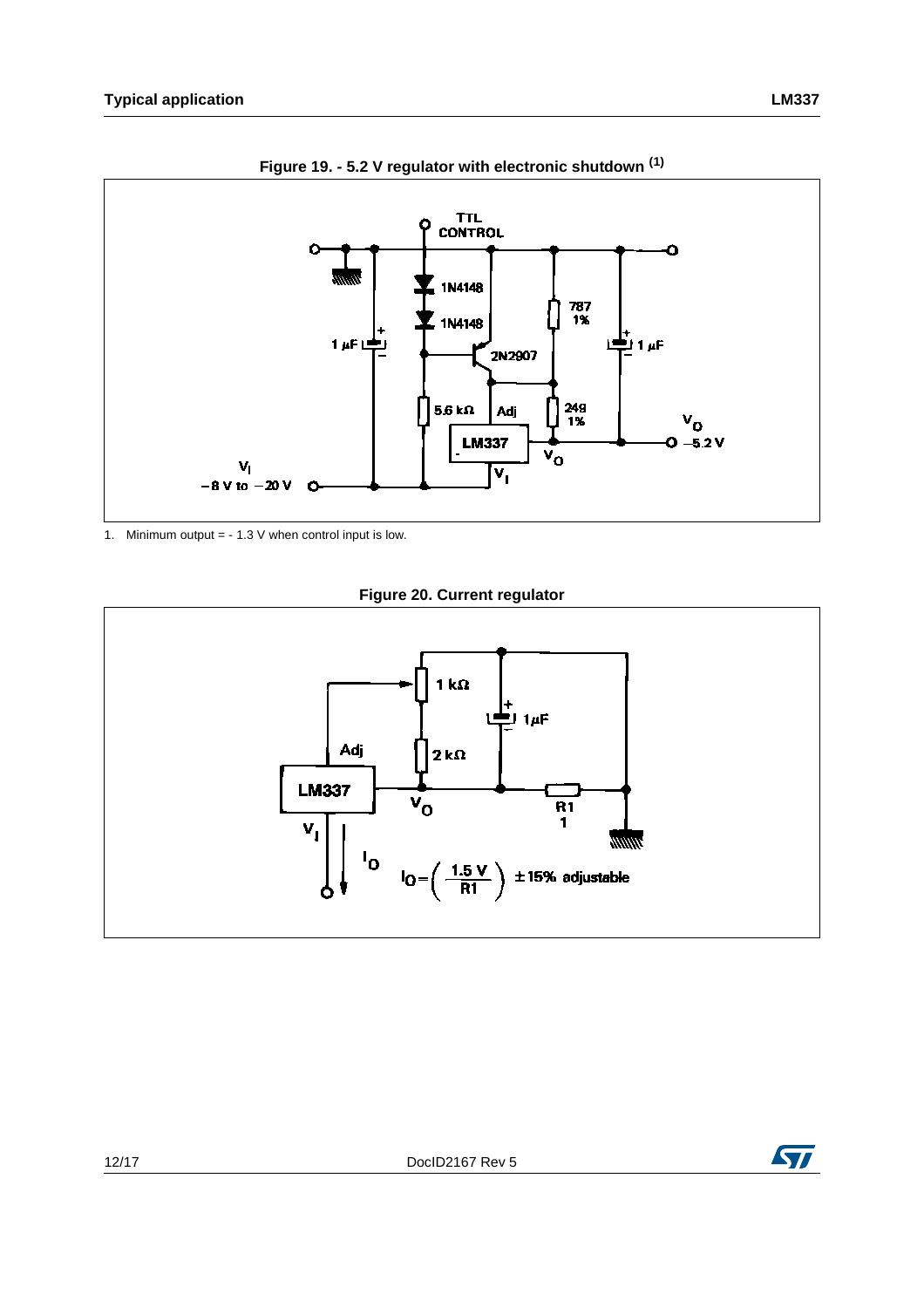## <span id="page-12-0"></span>**8 Package mechanical data**

In order to meet environmental requirements, ST offers these devices in different grades of ECOPACK $^{\circledR}$  packages, depending on their level of environmental compliance. ECOPACK $^{\circledR}$ specifications, grade definitions and product status are available at: *[www.st.com](http://www.st.com)*. ECOPACK® is an ST trademark.

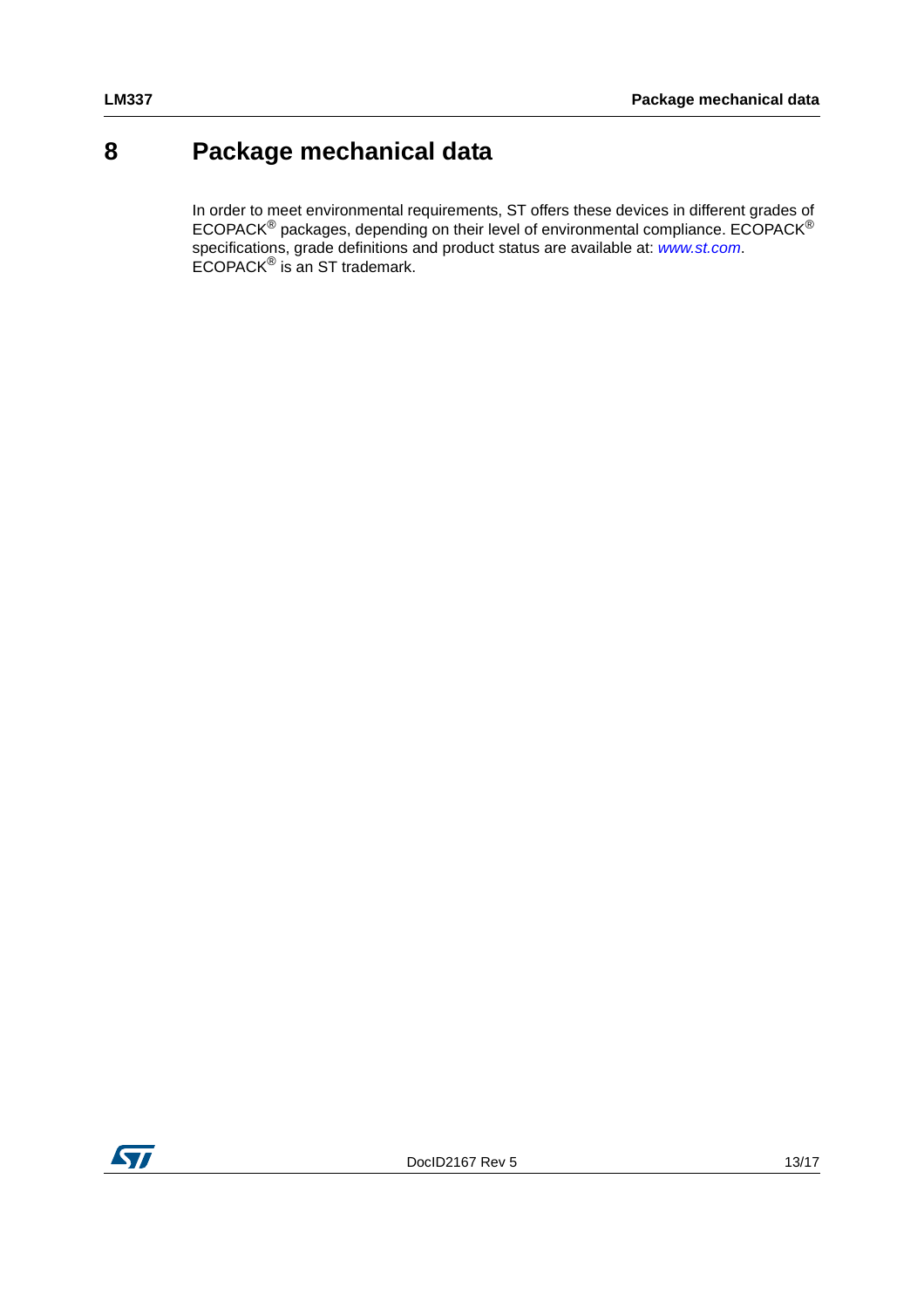



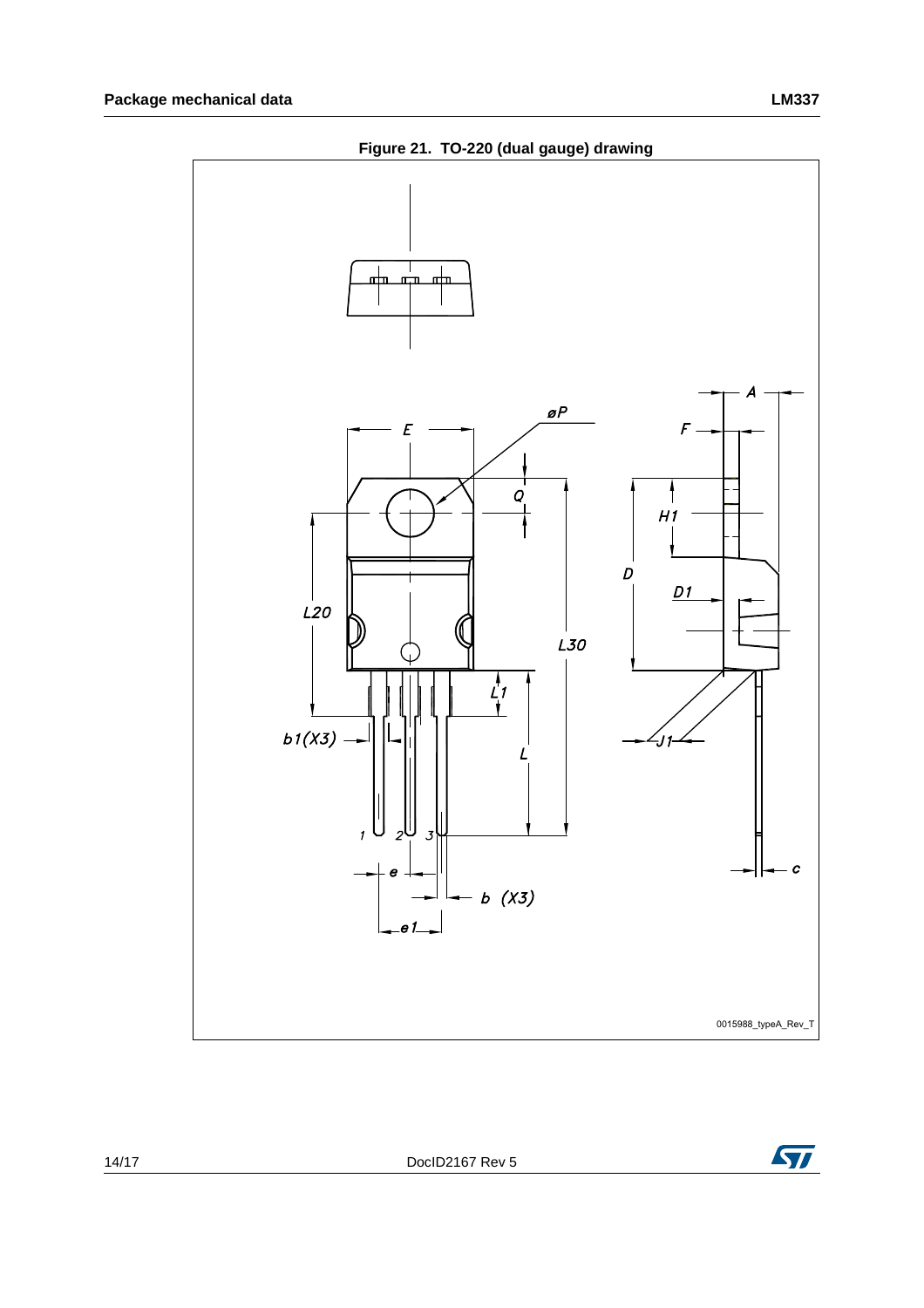|                |       | Table 5. TO-220 mechanical data |       |
|----------------|-------|---------------------------------|-------|
|                |       | mm                              |       |
| Dim.           | Min.  | Typ.                            | Max.  |
| $\mathsf{A}$   | 4.40  |                                 | 4.60  |
| $\sf b$        | 0.61  |                                 | 0.88  |
| b1             | 1.14  |                                 | 1.70  |
| $\mathbf c$    | 0.48  |                                 | 0.70  |
| D              | 15.25 |                                 | 15.75 |
| D <sub>1</sub> |       | 1.27                            |       |
| E              | 10    |                                 | 10.40 |
| e              | 2.40  |                                 | 2.70  |
| e1             | 4.95  |                                 | 5.15  |
| $\mathsf F$    | 1.23  |                                 | 1.32  |
| H1             | 6.20  |                                 | 6.60  |
| J1             | 2.40  |                                 | 2.72  |
| L              | 13    |                                 | 14    |
| L1             | 3.50  |                                 | 3.93  |
| L20            |       | 16.40                           |       |
| L30            |       | 28.90                           |       |
| ØP             | 3.75  |                                 | 3.85  |

Q | 2.65 | 2.95

**Table 5. TO-220 mechanical data**

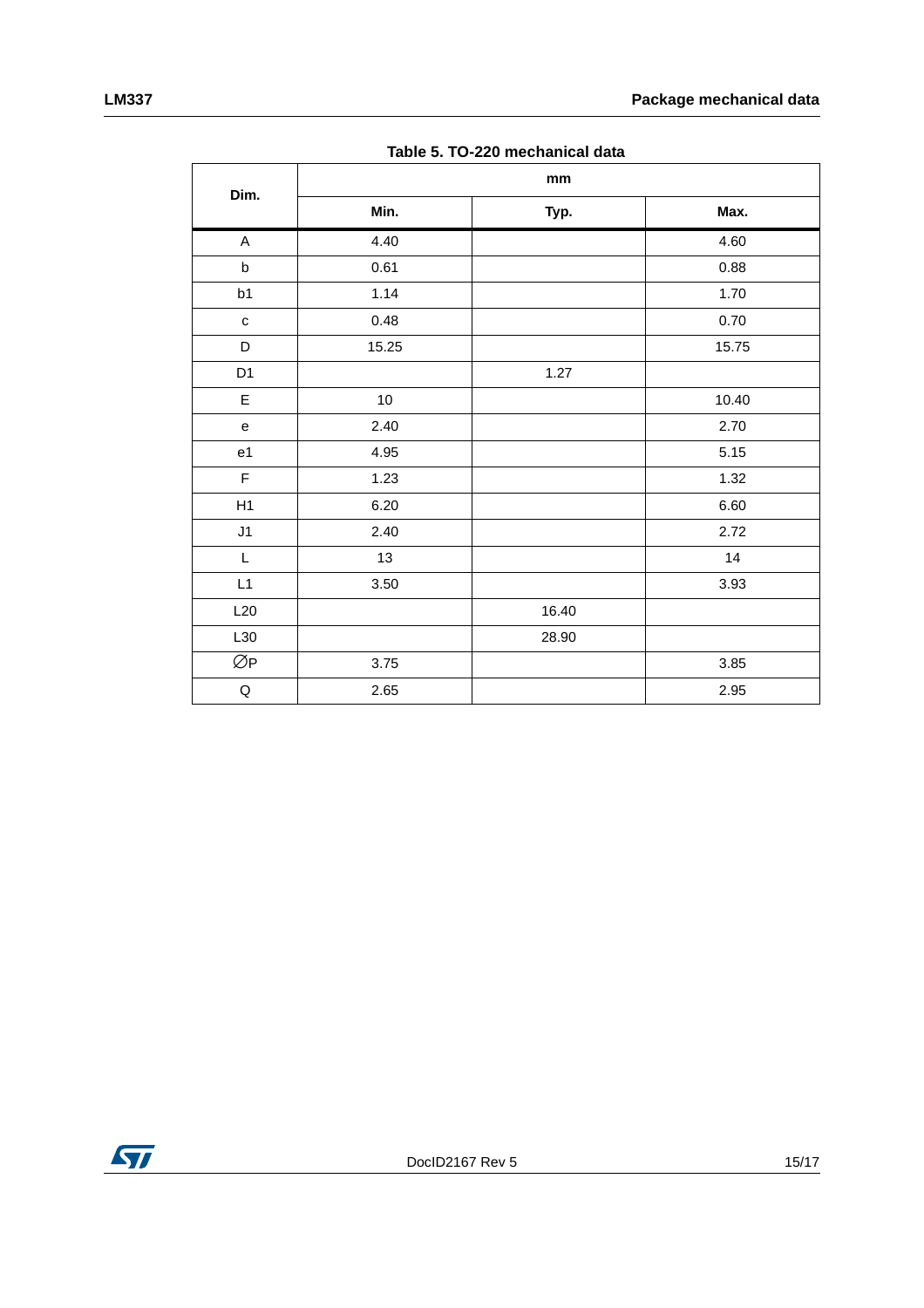# <span id="page-15-0"></span>**9 Revision history**

| Table 6. Document revision history |
|------------------------------------|
|------------------------------------|

| Date        | <b>Revision</b> | <b>Changes</b>                                                                                                                                                                                                                                                                                                                                                            |
|-------------|-----------------|---------------------------------------------------------------------------------------------------------------------------------------------------------------------------------------------------------------------------------------------------------------------------------------------------------------------------------------------------------------------------|
| 19-Jul-2004 |                 | First issue.                                                                                                                                                                                                                                                                                                                                                              |
| 10-Jan-2005 | 2               | Modified pin connection for TO-3.                                                                                                                                                                                                                                                                                                                                         |
| 17-Jul-2008 | 3               | Added: Table 1 on page 1.                                                                                                                                                                                                                                                                                                                                                 |
| 03-Oct-2011 | 4               | Modified: Table 1 on page 1.                                                                                                                                                                                                                                                                                                                                              |
| 05-May-2014 | 5               | The part number LM137 has been moved to a separate datasheet.<br>Removed TO-3 package.<br>Updated the description in cover page.<br>Modified Table 1: Device summary, Section 2: Pin configuration, Section 3:<br>Maximum ratings, Section 4: Electrical characteristics, Section 6: Thermal<br>regulation and Section 8: Package mechanical data.<br>Minor text changes. |



ST